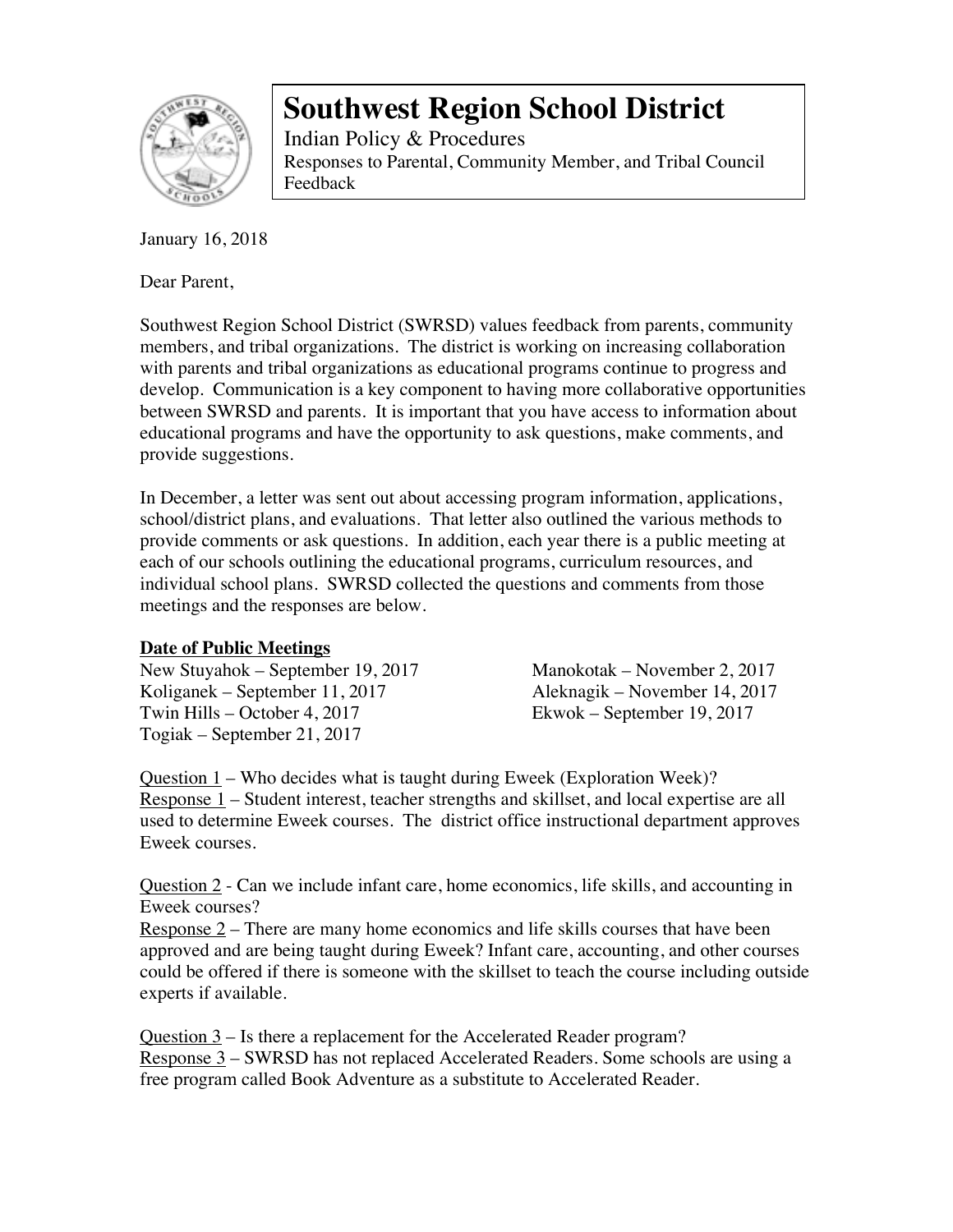

Indian Policy & Procedures Responses to Parental, Community Member, and Tribal Council Feedback

Question 4 – Has the district looked into Yup'ik immersion in the elementary? Response 4 – SWRSD has had discussions regarding a Yup'ik immersion program in the elementary, but have lacked the resources for an immersion program.

Question  $5$  – When was the Saxon math program replaced by the GoMath program? How effective has this change been?

Response 5 – Saxon math was replaced by GoMath in the fall of 2014 to make sure that the Alaska State Standards adopted in 2012 were being addressed by the mathematics curriculum. In regards to the effectiveness of the program, it is difficult to completely evaluate the effectiveness of the GoMath program because it is still fairly new in the implementation phase. In addition, the state assessment has been changed or cancelled for several years running and the norms of the MAP assessment were recently updated, which makes it difficult to compare to past programs. SWRSD is confident that the GoMath program addresses the more challenging Alaska State Standards.

Question  $6$  – The curriculum resources for the Yup' ik Studies program was missing from the curriculum guide. What are the curriculum resources being used? Response  $6$  – see the end of the letter.

Question  $7 -$  Is the coordination of cultural activities with Eweek a possibility so community planned activities do not conflict with the school? Response  $7 - Yes$ , the schedule for the Eweeks is determined during the calendar approval process during the previous year. Organizations are encouraged to work with the local schools to coordinate cultural activities during Eweeks. It is critical to plan ahead so that the courses can meet the approval timelines.

Question  $8 -$  Is it possible for SWRSD to partner with other districts, like Lower Kuskokwim School District, for the Yup'ik Studies program to save money? Question 8 – In the past, SWRSD has utilized some of the materials developed by LKSD and continues to utilize LKSD developed materials that are adapted to fit the needs of our students. It is exciting that the district has finally arrive at a point where we can say our materials represent our region. Resources are developing materials that our Yup'ik Studies instructional staff are proud of and able to teach.

Question  $9 -$  Is it possible to get books that are in Yup'ik and English for elementary students to read?

Response  $9$  – The district is currently utilizing local Yup'ik legends in the kindergarten through second grade curriculum. There is also a poster series which represents our chants and songs. The goal is to develop books for our younger students but it is important to remember that the focus is on "talk" first then read and write. So currently, the curriculum for grades kindergarten through sixth grade is "talk" first.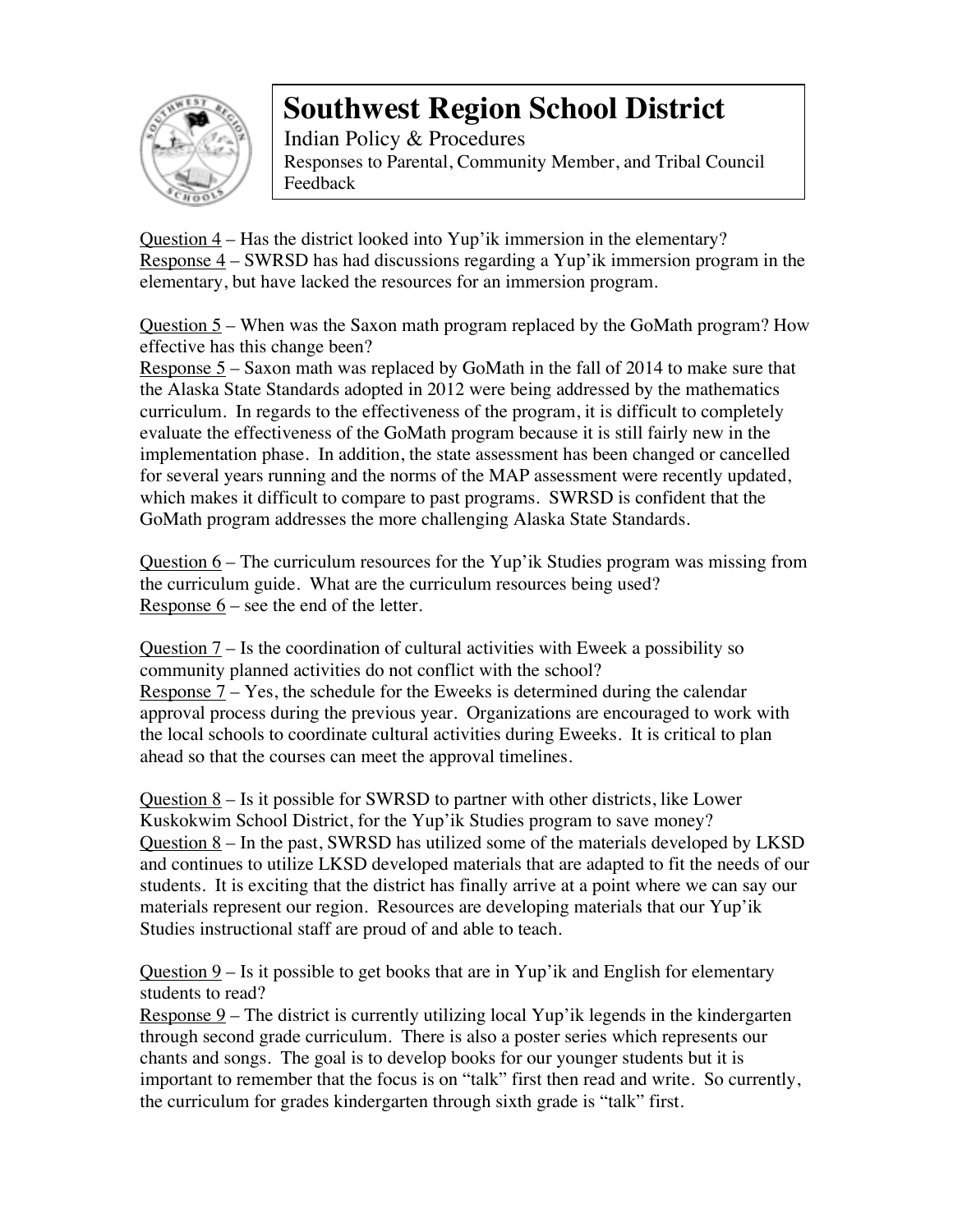

Indian Policy & Procedures Responses to Parental, Community Member, and Tribal Council Feedback

Question 10 – Is the curriculum meeting the requirements of the new state exam known as PEAKS?

Response 10 – The district adopted curriculum is aligned to the Alaska State Standards. The PEAKS test assesses performance on those standards. The district is confident that the curriculum meets those standards. The district recognizes that there is a lot of room for improvement on the PEAKS assessment and is working to address those improvement areas.

Comment  $1$  – Concern about teacher turnover at the secondary level.

Response 1 – SWRSD has the same concern and understands this is a challenge that is not unique to our schools and communities. The district continues to support new staff by offering an mentorship programs and access to professional development.

Comment 2 – Student governments should go to local government/tribal meetings and maybe run a CSC or council meeting.

Response 2 – SWRSD believes this would be a valuable experience and encourages tribal organizations to work with their local school on this effort.

Comment  $3$  – Students should participate in a science fair.

Response  $3$  – The idea of a science fair is great. This is something that the district has supported in the past. It would be great to contact your local school to see what options are available for a science fair and how parents and community members could volunteer.

### Yup'ik Studies Curriculum Resources

- SWRSD published books include: Pal'aq, Agnucinraanuk Kangipluk-Ilu, Atkiq
- Materials Published from the Indigenous Language Institute: How Do I Say..., The Moray Language Center: Total Immersion Plus for Adults (The Student's Handbook), Learning Language at Super Fast Speed: Methoddlogy and Strategies, Developing Culturally Relevant Language Immersion Teaching Guides, Activities and Assessments., etc.
- The Alaska Native Knowledge Website
- Curriculum/Bilingual Department: Lower Kuskokwim School District: Numerous Materials.
- Alaska Native Language Center University of Alaska Fairbanks: Yup'ik Dictionary by Steven A Jacohson, A Practical Grammar of the Central Alaskan Yup'ik Eskimo Language by Steven A. Jacobson and numerous other materials.
- A number of materials edited by Ann Fienup-Riordan including
	- o The Living Tradition of Yup'ik Masks: Agayuliyararput Our Way of Making Prayer